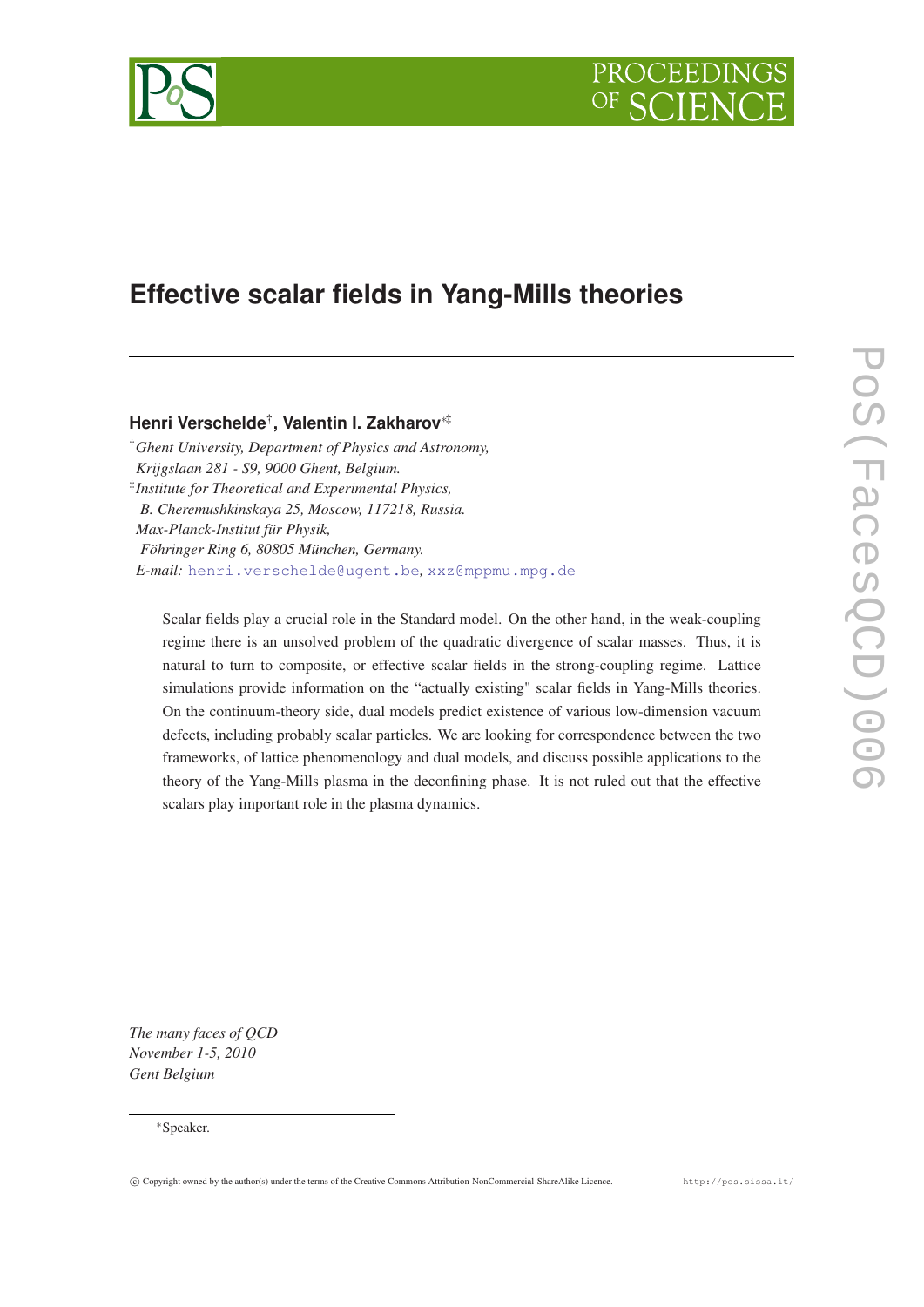### <span id="page-1-0"></span>1. Introduction

The title of the conference invites us to talk about various facets of QCD. One of the most interesting and, nevertheless, rarely covered aspects of QCD is the story about effective scalar, or Higgs-like particles. We are sure about the fundamental Lagrangian of QCD (which we actually reduce, for our purposes, to its pure gluonic part), and there are no fundamental scalar fields in this Lagrangian. Unlike the theory of weak interactions, where one does introduce Higgs fields. In the case of weak coupling, however, there is the problem of the quadratic divergence in the mass, or in the vacuum expectation value of the Higgs field,  $\langle |H|^2 \rangle \sim \Lambda_{UV}^2$ . The authors of the talk belong to the theorists who consider this divergence a fatal failure of the theory. What we actually need to avoid in the hierarchy problem is

$$
\langle |H|^2 \rangle \sim \Lambda_{IR}^2 \tag{1.1}
$$

where  $\Lambda_{IR}$  is the mass scale associated, probably, with new strong interactions, and the Higgs field would be then a composite particle.

In terms of QCD the question is then, whether there exist effective scalar degrees of freedom such that (1.1) is satisfied with  $\Lambda_{IR} = \Lambda_{OCD}$ . The path to scalars is provided by considerations of the confinement mechanism in Yang-Mills theories. In Abelian cases [[1](#page-10-0)] the confinement of electric charges is due to condensation of a magnetically charged scalar field. By analogy, one is tempted to assume that in the non-Abelian case the tension of the string connecting heavy quarks is also of the order

$$
\sigma_{Q\bar{Q}} \sim \langle \Phi_M \rangle^2 \sim \Lambda_{QCD}^2 \quad (expectation) \tag{1.2}
$$

where  $\Phi_M$  is a magnetically charged composite field. Although the guess (1.2) looks appealing, there are many questions left. What is the precise meaning of the magnetic degree of freedom, how is magnetic charge is defined, which symmetry is spontaneously broken by the vacuum expectation value  $\langle \Phi_M \rangle \neq 0$ , and so on.

Magnetic degrees of freedom responsible for the confinement have been searched for on the lattice, for review and further references see, e.g., [[2](#page-10-0)], and there exists extensive lattice phenomenology. The interpretation of the lattice data, however, is not straightforward. First, particles and strings on the lattice are to be described in terms of the quantum geometry which deals with lines and surfaces fluctuating on the size of the lattice spacing  $a, a \rightarrow 0$  in the continuum limit, see, e.g., [\[3\]](#page-10-0). Moreover, there are also specific lattice-related constructions which have no direct analogy in the continuum limit. Finally, every lattice configuration is to be understood as a measurement of the Yang-Mills fields with resolution of the lattice spacing *a*. While physical matrix elements are immune to the details of the measuring procedure, some other observations, like localization of a fermionic zero mode might depend on the measuring procedure [\[4\]](#page-10-0), as is common in quantum mechanics. Thus, the translation from the lattice to the continuum-theory language is a long process and we refer the reader to [[5](#page-10-0)] and references therein for further details.

Confinement is a non-perturbative phenomenon and infrared physics is involved. In the field theoretic language the only known non-perturbative configuration is the instanton. The dual formulations, completing the Y-M theories in the infrared, involve extra dimensions and are much richer in topologically stable excitations, for particular examples and references see [[6](#page-10-0), [7](#page-10-0)].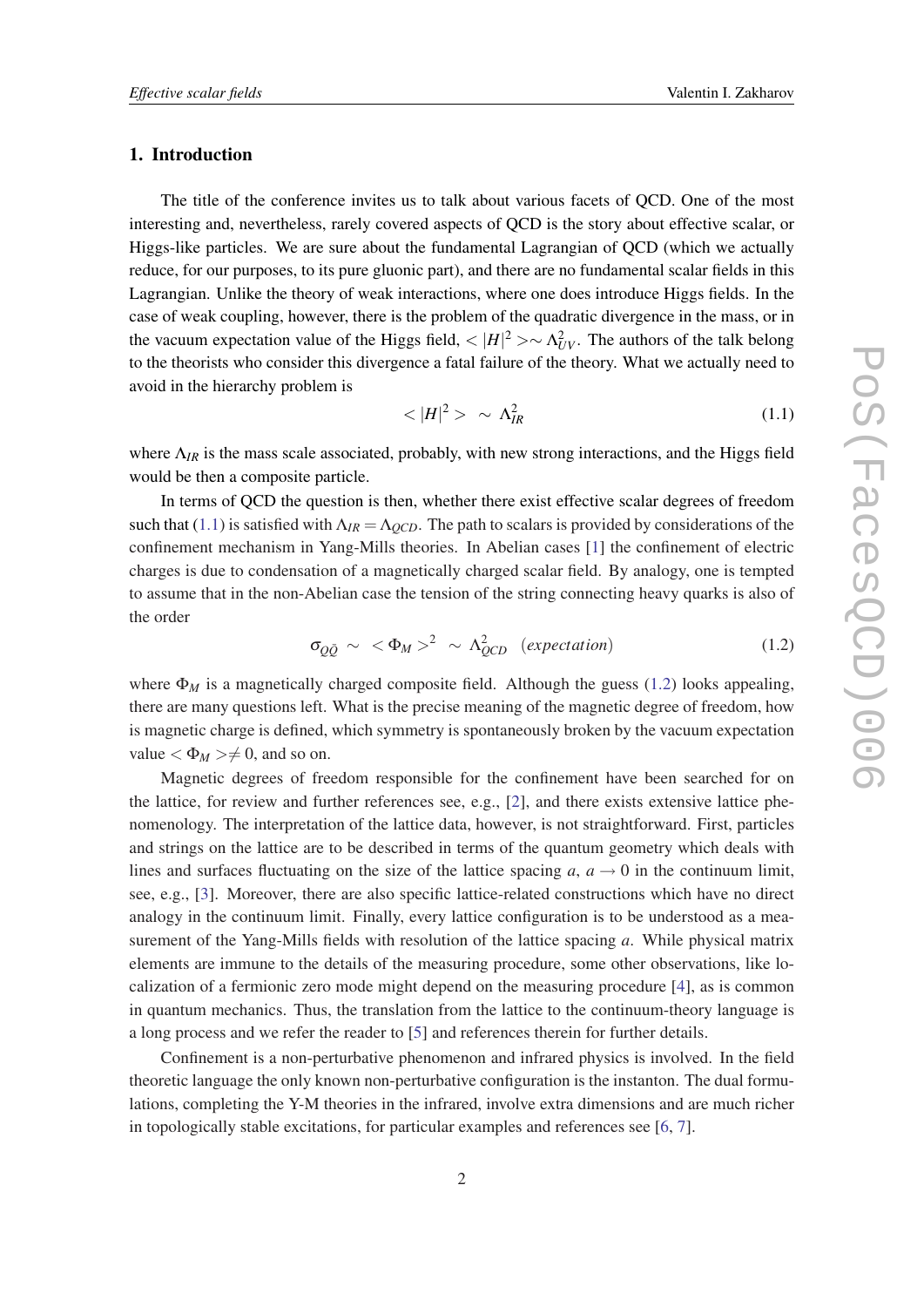<span id="page-2-0"></span>The talk is, essentially, in three parts. First, we review the lattice data on the scalars. Then, we discuss effective scalar fields within the dual models. Finally, we are looking for applications to the the quark-gluon plasma, (for review of the plasma properties see, e.g., [\[8\]](#page-10-0)).

### 2. Particles and strings on the lattice

### 2.1 Lattice monopoles, or scalars

Monopoles are identified as certain trajectories in the 4d volume of the lattice  $1$ . The properties of the trajectories can be related to field theoretic quantities within the polymer approach to field theory. One of the simplest things to measure is the total length of the monopole trajectories. It turns out that the total length is described by a two-term expression [\[9](#page-10-0)]:

$$
(L_{tot})_{monopoles} = \left(c_1 \Lambda_{QCD}^3 + c_2 \Lambda_{QCD}^2 a^{-1}\right) V_{tot} , \qquad (2.1)
$$

where  $V_{tot}$  is the total volume of the lattice and the origin of this factor is trivial,  $c_{1,2}$  are fitting parameters, for details and further references see Ref. [\[9\]](#page-10-0). Note that the term proportional to *a*<sup>-1</sup> dominates in the continuum limit. Nevertheless, we keep both terms and for a good reason. Namely, the two terms in (2.1) refer to two different types of trajectories. The first term refers to an infinite cluster, while the second term corresponds to finite, or short clusters. In field theoretic terms, an infinite cluster is a condensate and short clusters are quantum fluctuations. It is worth emphasizing that the emergence of the parameter Λ*QCD* is a highly non-trivial observation since Λ*QCD* is related to the lattice spacing by means of the two-loop β-function. The emergence of Λ*QCD* in numerical simulations provides a strong support to the idea that lattice monopoles correspond indeed to physical objects.

### 2.2 Very dilute monopole condensate

Eq. (2.1) can be considered as the main message from the lattice to the continuum theory. Indeed, for an elementary scalar one would have

$$
L_{elem} \sim a^{-3}V_{tot}, \quad \langle |\Phi_{elem}|^2 \rangle \sim a^{-2} \tag{2.2}
$$

and reproduce the standard quadratic divergence which plagues the elementary-scalar theories. In contrast to this, Eq.  $(2.1)$  implies for the vacuum expectation of the lattice scalar:

$$
\langle |\Phi_M|^2 \rangle \sim \lim_{a \to 0} (a \cdot L_{tot}) \sim c_2 \Lambda_{QCD}^2 \,. \tag{2.3}
$$

This is an amusing result since (2.3) is exactly what we would like to have for a composite Higgs fields, compare [\(1.1\)](#page-1-0). However, there are surprises left as we will immediately see.

Indeed, for the classical part of the field, or the monopole condensate application of quantum geometry brings an unexpected result [\[10](#page-10-0)]:

$$
\langle \Phi_M \rangle^2 \sim (a \cdot \Lambda_{QCD}) \Lambda_{QCD}^2 \quad , \tag{2.4}
$$

<sup>&</sup>lt;sup>1</sup>The name of "monopoles" should not be taken too literally and is used mostly for the historic reasons.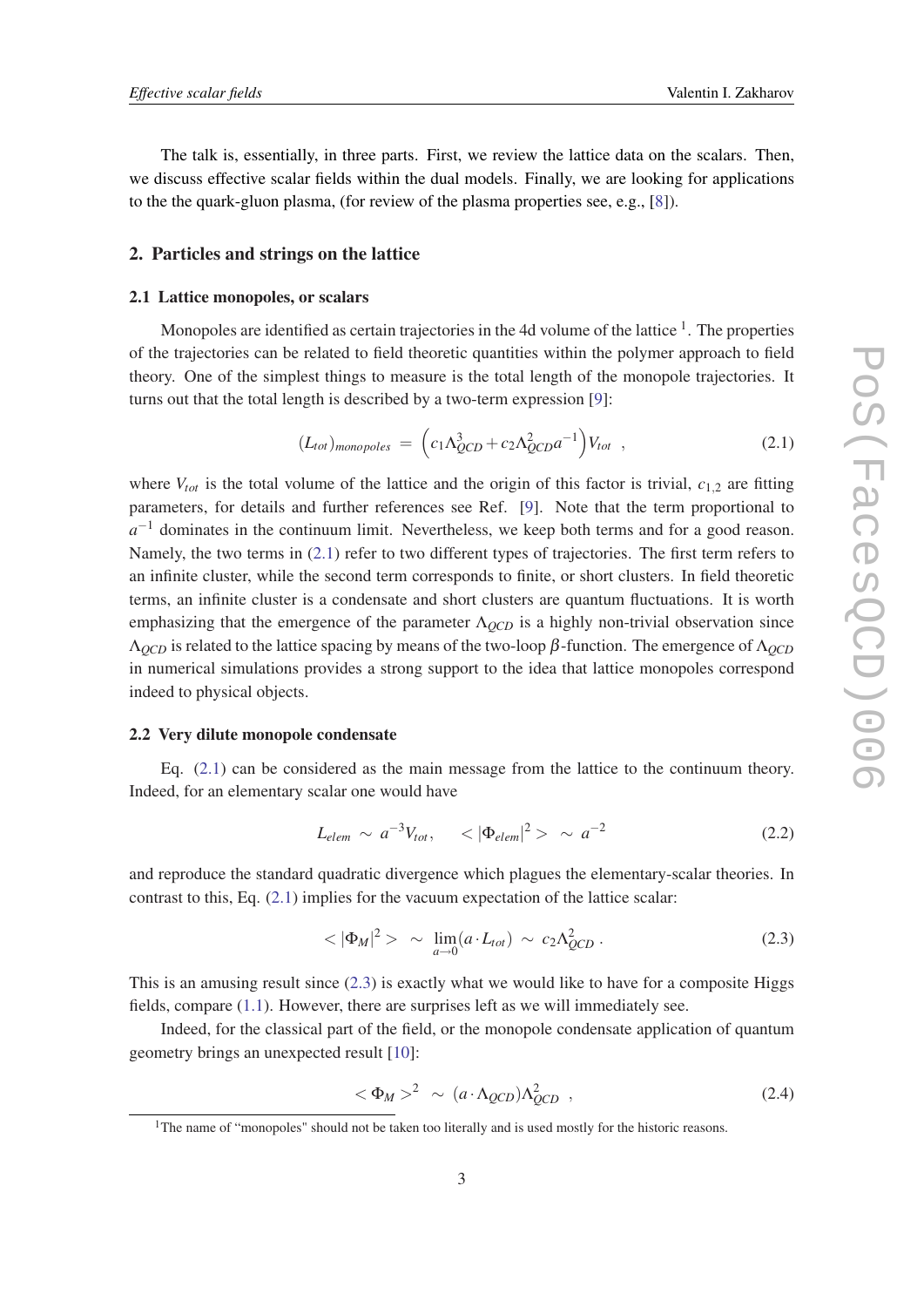so that the classical part vanishes in the continuum limit  $a \to 0$ . The lattice result [\(2.4](#page-2-0)) is in sharp contrast with the expectation  $(1.2)$  $(1.2)$ . Thus, Eq.  $(2.4)$  suggests that confinement is ensured by a condensate which is vanishing in the continuum limit! Nevertheless, at any finite value of the lattice spacing *a* the monopole models do explain the string tension  $\sigma_{\overline{O}\overline{O}}$  in terms of the monopole condensate. The price is that the models assume long-range forces, or massless exchange in the Yang-Mills vacuum. Anyhow, we have to look for a substitution for  $\langle \Phi_M \rangle$  in Eq. [\(1.2\)](#page-1-0). Probably, it is the string density which takes over  $\langle \Phi_M \rangle^2$ , see below.

### 2.3 Magnetic surfaces, or strings

Probably, the most unexpected observation concerning monopoles is that the monopole trajectories do not percolate in fact through the whole 4d volume *Vtot* but rather lie on 2d surfaces which are defined independently. Two-dimensional surfaces correspond to strings and one can say, therefore, that the lattice monopoles live on strings. The absence of the ultraviolet divergence in Eq. [\(2.3\)](#page-2-0) is just a manifestation of this alignment of the monopole trajectories with the vortices.

In more detail, the total area of the surfaces is empirically given by [[11,](#page-10-0) [2\]](#page-10-0):

$$
(Area)_{tot} \approx c_3 \Lambda_{QCD}^2 V_{tot} \equiv \rho_{strings} V_{tot}.
$$
 (2.5)

The surfaces are closed in the vacuum. The monopoles, in turn, are closed trajectories lying on the surfaces. Small clusters of monopole trajectories cover the surfaces densely while the infinite cluster, still belonging to the surfaces, is dilute and occupies a vanishing part of the total area (2.5). In case of the surfaces one can also distinguish clusters, finite or an infinite. However, unlike the monopole case, the total area (2.5) is dominated by a single, percolating cluster of the vortices (or strings).

From the fact that the area (2.5) scales in physical units, see (2.5), one would conclude that the string tension is of order

$$
T_{magnetic \; strings} \sim \Lambda_{QCD}^2 \,. \tag{2.6}
$$

In the continuum limit, the lattice strings are identified as magnetic strings [[5](#page-10-0), [6\]](#page-10-0) since they are closed in the vacuum and can be open on an external 't Hooft line.

### 2.4 Deconfinement phase transition

At the deconfinement phase transition the monopole trajectories and magnetic surfaces become time oriented, for review and references see [[2](#page-10-0)]. Namely, for the monopole trajectories one can introduce an asymmetry parameter

$$
v = \frac{L_{\tau} - 1/3L_{x+y+z}}{L_{\tau} + 1/3L_{x+y+z}} , \qquad (2.7)
$$

where, for example,  $L_{\tau} = N_{\tau} \cdot a$  and  $N_{\tau}$  is the number of links belonging to the percolating monopole trajectories and looking in the (Euclidean) time direction. A similar parameter can be introduced for magnetic strings, in terms of the total areas occupied by plaquettes belonging to the surfaces and oriented in various ways.

At low temperatures the asymmetry  $v = 0$ . At temperatures close to the temperature of the phase transition  $T_c$  there appears a non-zero v. And at about  $T \sim 1.5T_c$  the time-oriented links dominate.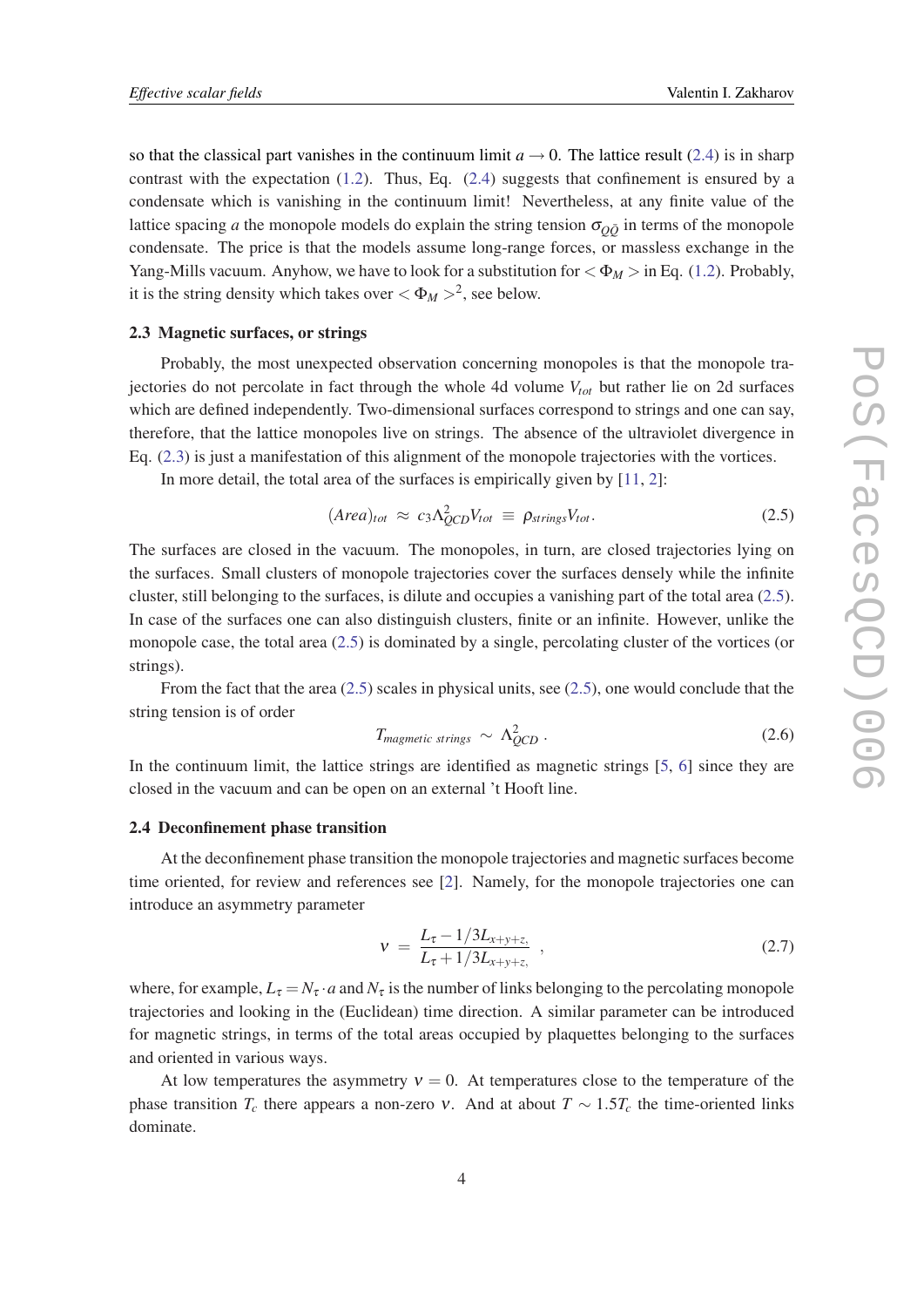### <span id="page-4-0"></span>3. Stringy models for Yang-Mills theories

### 3.1 Geometry of extra dimensions

A dual, or stringy description of Yang-Mills theories has not been yet constructed. However, there exists a model [\[12\]](#page-10-0) which belongs to the same universality class as the large-*N<sup>c</sup>* Yang-Mills theories in the far infrared.

The corresponding geometry involves ten dimensions, where the number of ten is fixed by the requirement to have a consistent string theory at short distances. For our purposes, we concentrate on the standard four dimensions, fifth dimension, denoted here as *u* and one extra compact coordinate, *x*4. The fifth, mass scale-conjugated dimension is common to all dual models. The limit  $u \rightarrow \infty$  means short distances in our world while finite values of *u* correspond to poorer resolution in our world, or moving towards the infrared. The *x*<sup>4</sup> coordinate is specific for the universality class of the Yang-Mills theories [\[12\]](#page-10-0). At temperature  $T = 0$  the metric is:

$$
ds^{2} = \left(\frac{u}{R}\right)^{3/2} \left(-dt^{2} + \delta_{ij}dx^{i}dx^{j} + f(u)dx_{4}^{2}\right) + \left(\frac{u}{R}\right)^{3/2} \left(\frac{du^{2}}{f(u)} + u^{2}d\Omega_{4}^{2}\right)
$$
\n(3.1)\n
$$
f(u) = 1 - \left(\frac{u_{\Lambda}}{u}\right)^{3}, \quad x_{4} \sim x_{4} + \beta_{4}, \quad \beta_{4} = \frac{4\pi}{3} \left(\frac{R^{3}}{u_{\Lambda}}\right),
$$

where *R* is a constant related to the Y-M coupling constant. Note the existence of a horizon at  $u = u_\Lambda$ which is crucial to ensure confinement. Moreover, the  $x_4$  coordinate is related to the topological charge. Namely, if a defect is wrapped once over the *x*<sup>4</sup> circle, it has a unit topological charge. Wrapping in the opposite direction brings a minus sign for the topological charge. Extra compact dimensions, associated with the unit sphere  $\Omega_4$  are relevant to baryons and do not concern us here.

At finite Euclidean temperatures, there are two compact coordinates, *x*<sup>4</sup> and the Euclidean time,  $\tau$ . The deconfinement phase transition is identified as the Hawking-Page transition which interchanges the geometries in the  $(x_4, u)$  coordinates and in the  $(\tau, u)$  coordinates [\[13](#page-10-0)]. Namely, at low temperatures the geometry in the  $(u, x_4)$  coordinates is cigar-shaped since the radius of the *x*4-coordinate tends to zero at the horizon:

$$
R_{\tau}(u) = \frac{1}{2\pi T}, \ R_{x_4}(u_{\Lambda}) = 0 \ ; T < T_c \ . \tag{3.2}
$$

On the other hand, the radius of the Euclidean time direction is independent of *u*.

At temperatures above the phase transition the geometry of the two compact coordinates is interchanged so that:

$$
R_{\tau}(u_T) = 0, R_{x_4}(u) = const \, ; T > T_c \,, \tag{3.3}
$$

where  $u<sub>T</sub>$  is the position of the temperature-related horizon. The phase transition takes place at the temperature where the two radii, namely,  $R_{\tau} \equiv 1/2\pi T$  and the value of  $\beta_4/2\pi$ , become equal to each other.

# 3.2 Low-dimensional defects

What kind of physics could the model (3.1) describe? At short distances, or at  $u \rightarrow \infty$ , the model has five dimensions, instead of four and is apparently not relevant. The model can be valid only at distances  $x \gg \beta_4 \sim \Lambda_{QCD}^{-1}$ , or at values of *u* close to the horizon.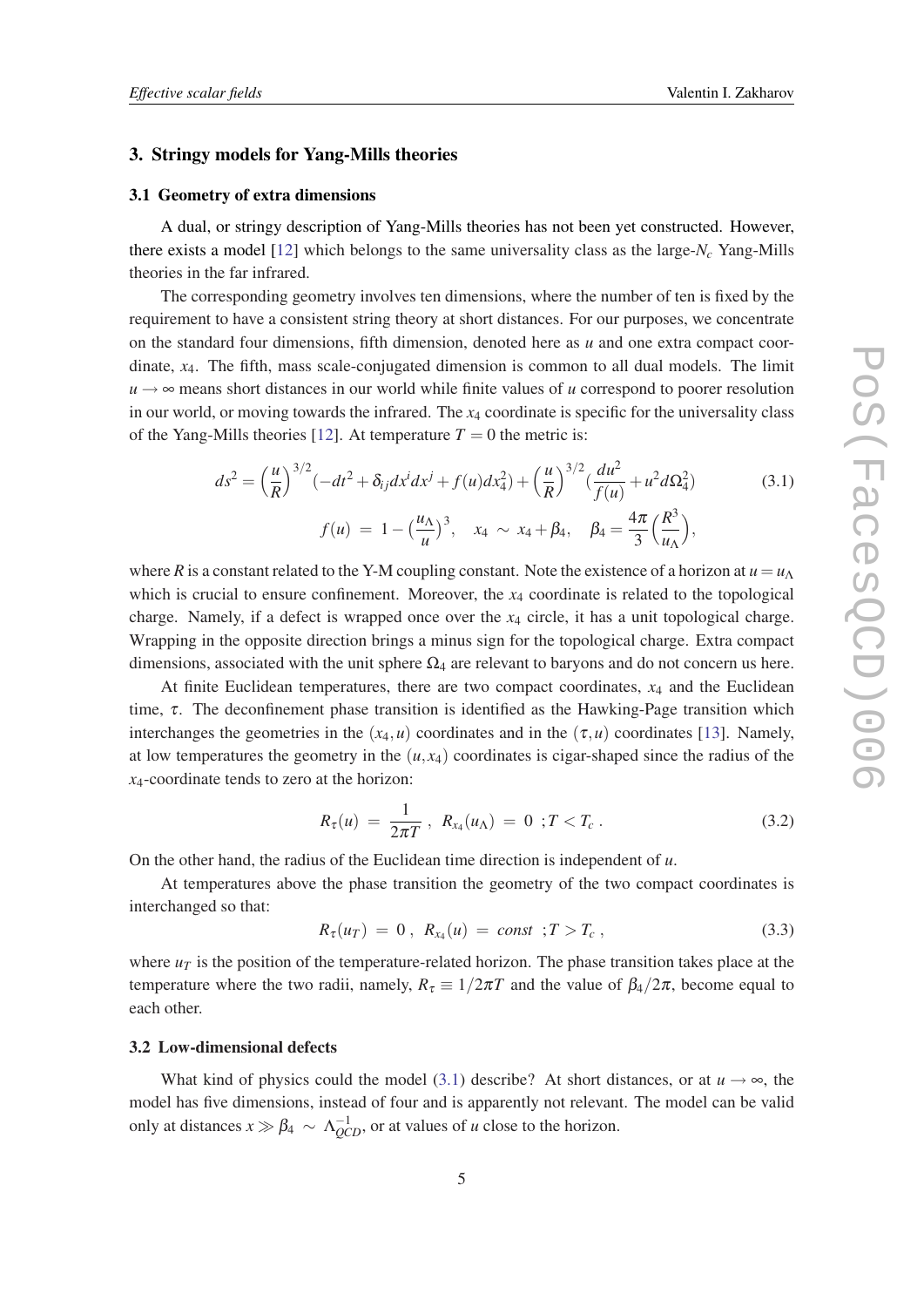Thus, at  $T > T_c$  we are left with *hydrodynamics* of the Yang-Mills plasma as potential applica-tion of the model [\(3.1](#page-4-0)). At temperature  $T = 0$  one could apply the model to the vacuum which is - in our context - nothing else but the theory of low-dimensional defects, like monopoles and magnetic strings. Moreover, in all the cases, it is more appropriate to talk about the non-perturbative components (say, of the same plasma) since the perturbative contributions come from short distances and cannot be described within the model [\(3.1\)](#page-4-0).

Concerning the notion of defects, the Polyakov line [[14\]](#page-10-0) can be considered as a prototype of such defects. It is defined in the Euclidean space as

$$
L(\mathbf{x}) \equiv \frac{1}{N_c} Tr P \exp\left(-i \int_0^{1/T} A_0(\mathbf{x}, \tau) d\tau\right) , \qquad (3.4)
$$

where  $\tau$  is the Euclidean (periodic) time,  $A_0$  is the gluon field. Note that the Polyakov line depends only on the spatial coordinates since one integrates over the time direction along the line. From the point of view of the 3d theory the Polyakov line (3.4) is a point-like defect. It was argued first in Ref. [\[14](#page-10-0)] that actually this defect might represent a dynamical degree of freedom at  $T > T_c$  which is to be added to the Hamiltonian of the Yang-Mills theories by hand. Later, there appeared many models which try to make this picture more precise, see [[15](#page-10-0)] and references therein.

In the models, like ([3.1](#page-4-0)) there are many more defects. Indeed, according to the theory there exist D0, D2, D4 branes , for details and incomplete list see, in particular, [\[7\]](#page-10-0). According to the general rules, the probability to find such defects is exponentially small in the limit of large *Nc*,

$$
S_{defect} \sim N_c \cdot T \cdot (Volume)_{defect},
$$

where *T* is a generalized tension and  $(Volume)_{defect}$  is the volume occupied by the defect. Such defects are not significant dynamically. However, there are cases when the volume of the defect vanishes,

$$
(Volume)_{defect} = 0, \quad S_{defect} = 0 \tag{3.5}
$$

in the classical approximation. Such defects can become dynamical and, in particular, might correspond to the percolating monopoles or magnetic strings.

#### 3.3 Magnetic strings in dual models

Note that all the branes wrapped around the  $x_4$  compact dimension at temperature  $T = 0$  satisfy the condition (3.5) and can become dynamical in the infrared limit. In particular, consider D2 branes which are wrapped around the *x*<sup>4</sup> coordinates and extended in two other directions of the Euclidean 4d space. Then at zero temperature the action associated with such defects is vanishing in the infrared:

$$
S_{D2\ branes}(u) \sim R_{x_4}(u) \cdot (Area)_{4d} , \qquad (3.6)
$$

where  $(Area)_{4d}$  is the area swept by the brane in the Euclidean 4d. Because of [\(3.2](#page-4-0)) the brane action vanishes for the branes living on the horizon,  $u \rightarrow u_\Lambda$ .

Let us interpret this observation. First of all, "living on the horizon " means large distances, or the infrared limit. In field theoretic language, for example, instantons have action vanishing in the infrared. In other words, they are not suppressed by the action and populate the vacuum. Now, a similar picture holds for the 2D branes wrapped around the *x*<sup>4</sup> circle. Thus, in 4d these branes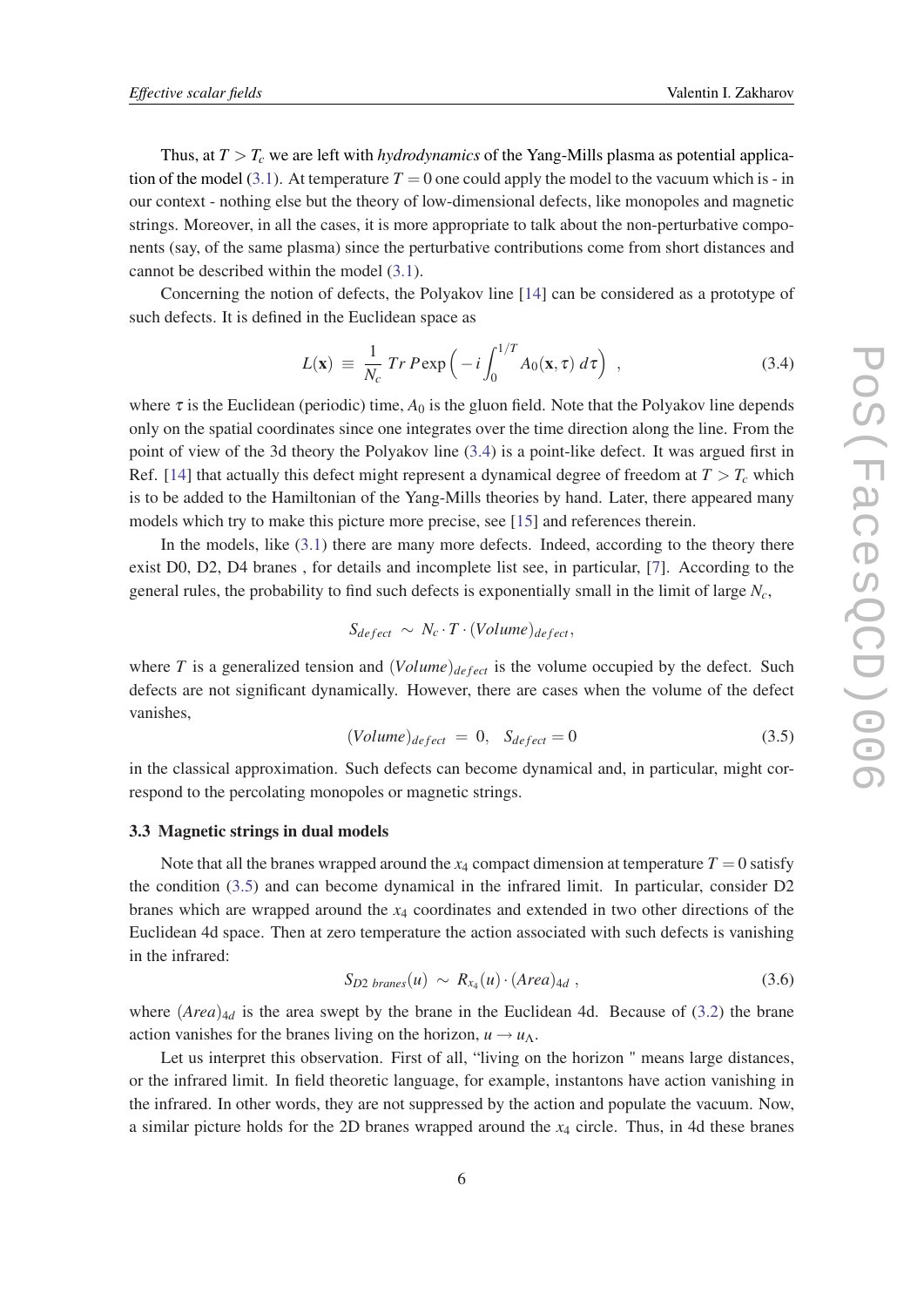<span id="page-6-0"></span>could look as percolating 2d surfaces. This picture fits the lattice magnetic strings described above [[6](#page-10-0)].

Furthermore, the surfaces should be topologically charged since the D2 branes are wrapped around the *x*<sup>4</sup> direction. This prediction also fits the lattice data which indicate that the topological fermionic modes are indeed strongly correlated with the magnetic strings.

What happens at  $T = T_c$  according to the dual model? As is mentioned above, see ([3.3\)](#page-4-0), the radius of the (Euclidean)  $\tau$ -circle is now vanishing at the horizon while the radius of the  $x_4$ dimension does not depend on *u*. Thus, wrapping around the *x*<sup>4</sup> circle does not ensure a vanishing action any longer. However, the D2 branes can still be dynamical degrees of freedom if they are wrapped around the  $\tau$ -circle. In the geometric language wrapping around the time direction means that the defects become time oriented.

If a surface becomes parallel to the Euclidean time, then the time dependence is trivial and one can concentrate on a 3d time slice of the lattice. Moreover, the intersection of the surface with the time slice is a line. And in the language of the quantum geometry lines represent particles in any number of dimensions. The infinite percolating cluster of surfaces at  $T > T_c$  is becoming an infinite percolating cluster of trajectories in 3d.

# 4. Towards applications

### 4.1 Massless modes, stringy *U*(1) symmetries

Since we are discussing distances much larger than  $\Lambda_{QCD}^{-1}$  we are in fact interested in gapless excitations. Moreover, 3d massless scalars are known to be a signature of superfluidity. Thus, if we find such a scalar in the realistic set up of the Yang-Mills theories, there are good chances that the quark-gluon plasma contains a superfluid component. What are the mechanisms of generating massless scalars? First, Goldstone bosons appear in case of spontaneous symmetry breaking, or non-vanishing vacuum expectation value of a complex field. Massless modes can also be related to defects with finite action, as zero modes. Both mechanisms could be relevant to the Yang-Mills plasma.

In this context, the central point is that there exist specific stringy  $U(1)$  symmetries associated with compact dimensions. As an example, consider temperature  $T = 0$  and the compact  $x_4$  coordinate. Then the states of strings wrapped around this coordinate would have a  $U(1)$  charge which is nothing else but the wrapping number

$$
Q = n_{wr} .
$$

Moreover, since the *x*<sup>4</sup> direction is associated with the topological charge, the wrapping number  $n_{wr}$  fixes also the topological charge of the corresponding state. Naively, the corresponding current would look like

$$
J_{\mu} = q_{top} \Phi_1^* \partial_{\mu} \Phi_1 + 2q_{top} \Phi_2^* \partial_{\mu} \Phi_2 + ..., \qquad (4.1)
$$

where  $\Phi_{1,2}$  are wave functions of the state with  $n_{wr} = 1,2$  and  $q_{top}$  is a unit charge. Generically, all such states are heavy and cannot be consistently used in our model.

However, the cigar-shaped geometry in the coordinates  $(u, x_4)$  suggests that the corresponding  $U(1)$  symmetry can well be spontaneously broken. Then there appears a massless Goldstone,  $\phi_{\theta}$ ,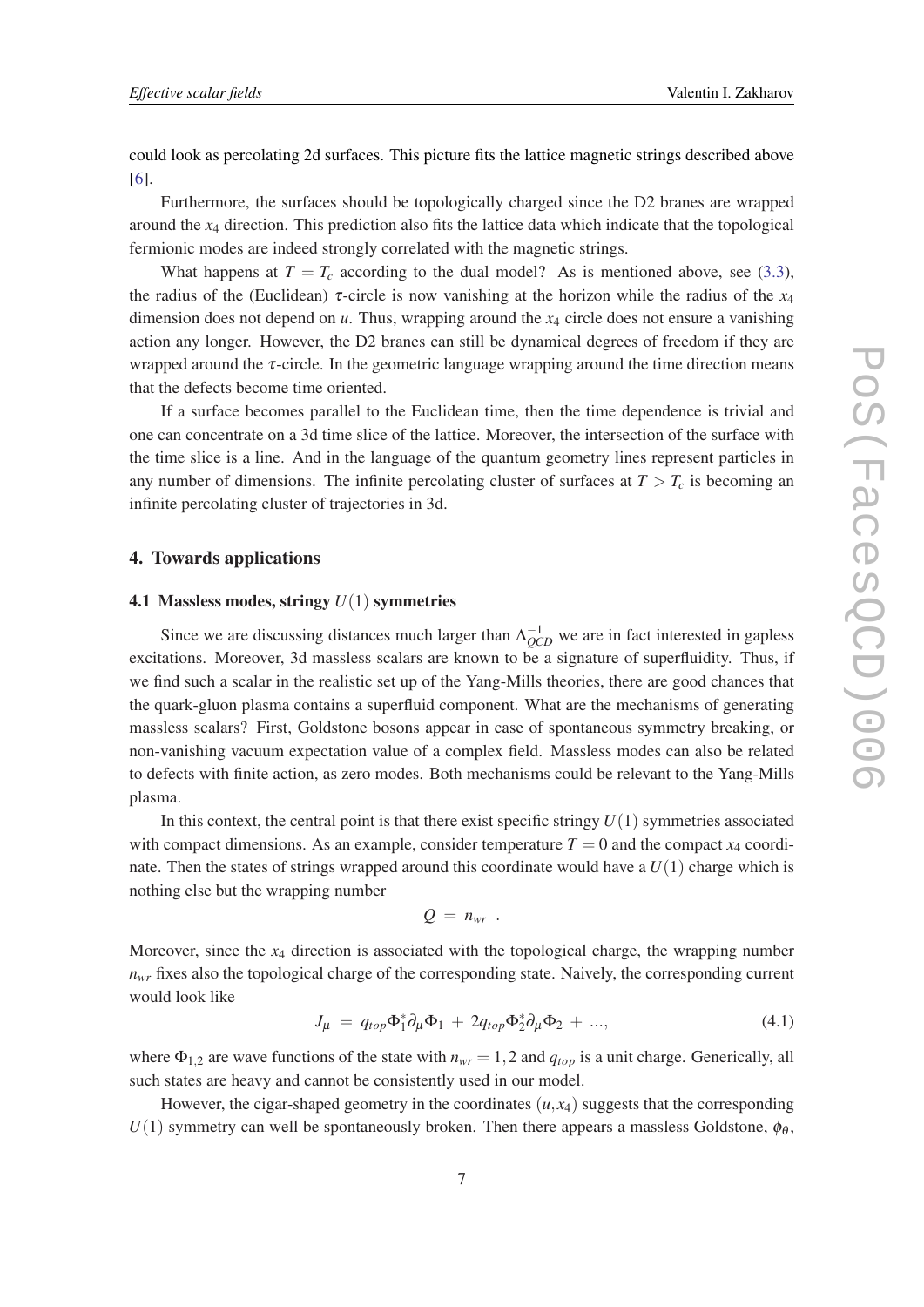<span id="page-7-0"></span>and the effective Lagrangian for this field would be axion-like:

$$
L((\phi_{\theta}) = 1/2(\partial_{\mu}\phi_{\theta})^{2} + f_{\theta}\partial_{\mu}\phi_{\theta}K_{\mu} + ... ,
$$
\n(4.2)

where the dots involve states with masses of order Λ*QCD* and should be neglected in our approximation and  $K_{\mu}$  is the topological Chern-Simons current. The current [\(4.1\)](#page-6-0) becomes in the approximation of light states  $J_{\mu} \sim f_{\theta}^2 \partial_{\mu} \theta + K_{\mu}$ .

Another  $U(1)$  symmetry, much more discussed in the literature  $2$  is the topological symmetry associated with the wrapping around the compact Euclidean type. In the deconfining phase,  $T > T_c$ , the cigar-shape geometry is in the coordinates  $(u, \tau)$  and this symmetry could well be spontaneously broken. Denote the corresponding Goldstone as  $\phi_{thermal}$ . Then the corresponding  $U(1)$  current would look as

$$
J_i = f_{th}^2 \partial_i \phi_{thermal} + \dots, i = 1, 2, 3,
$$
 (4.3)

where we again do not specify the contribution of massive states. If Eq  $(4.3)$  is true then it signals superfluidity, for details and references see [\[18](#page-10-0)],

### 4.2 Massless states as vibration of branes

As we discussed above, the non-perturbative physics in the Euclidean space becomes static at  $T > T_c$ . At large number of colors, the first-order phase transition can be considered as a change in the number of dimensions of non-perturbative physics [[16\]](#page-10-0). At  $N_c = 3$  the transition is somewhat smoother.

Thus, we can consider the non-perturbative defects as living on a 3d subspace, embedded into the 4d Euclidean space. Then the classical action associated with the 3d brane is

$$
S_{3d, \; classical} = -T \cdot \int d^3x \; . \tag{4.4}
$$

Let us emphasize the unconventional minus sign in right-hand side. The common expression would of course be with the plus sign, and *e* <sup>−</sup>*Sclassical* would give the probability to excite the defect. However, in our case the nonperturbative defects lower the energy of the vacuum. They are always present in the 3d space. In other words, the cosmological constant associated with the nonperturbative effects corresponds to a negative energy, as is discussed first in connection with the gluon condensate in QCD [[17\]](#page-10-0). More formally, non-perturbative contribution to the vacuum energy is to be understood as the difference between the energy of the true and perturbative vacuum. This difference is negative.

In the quasi-classical approximation the action becomes

$$
S_{3d, quasi-classical} = -T \cdot \int d^3x \sqrt{1 + (\partial_i \phi)^2} , \qquad (4.5)
$$

where  $\phi$  is a massless 3d state, the physical meaning of  $\phi$  being  $\phi = \tau$  where  $\tau$  is the Euclidean time. The massless particle describes vibrations of the 3d brane in the Euclidean time direction. Continuing (4.5) to the Minkowski space we change the overall sign and replace  $\tau \rightarrow i\tau$  to get:

$$
S_{3d, Minkowski} = +T \cdot \int d^3x \sqrt{1 - (\partial_i \phi)^2} \ . \tag{4.6}
$$

Eq. (4.6) can serve as a starting point for applications.

<sup>&</sup>lt;sup>2</sup> for an incomplete list see [\[19](#page-10-0)].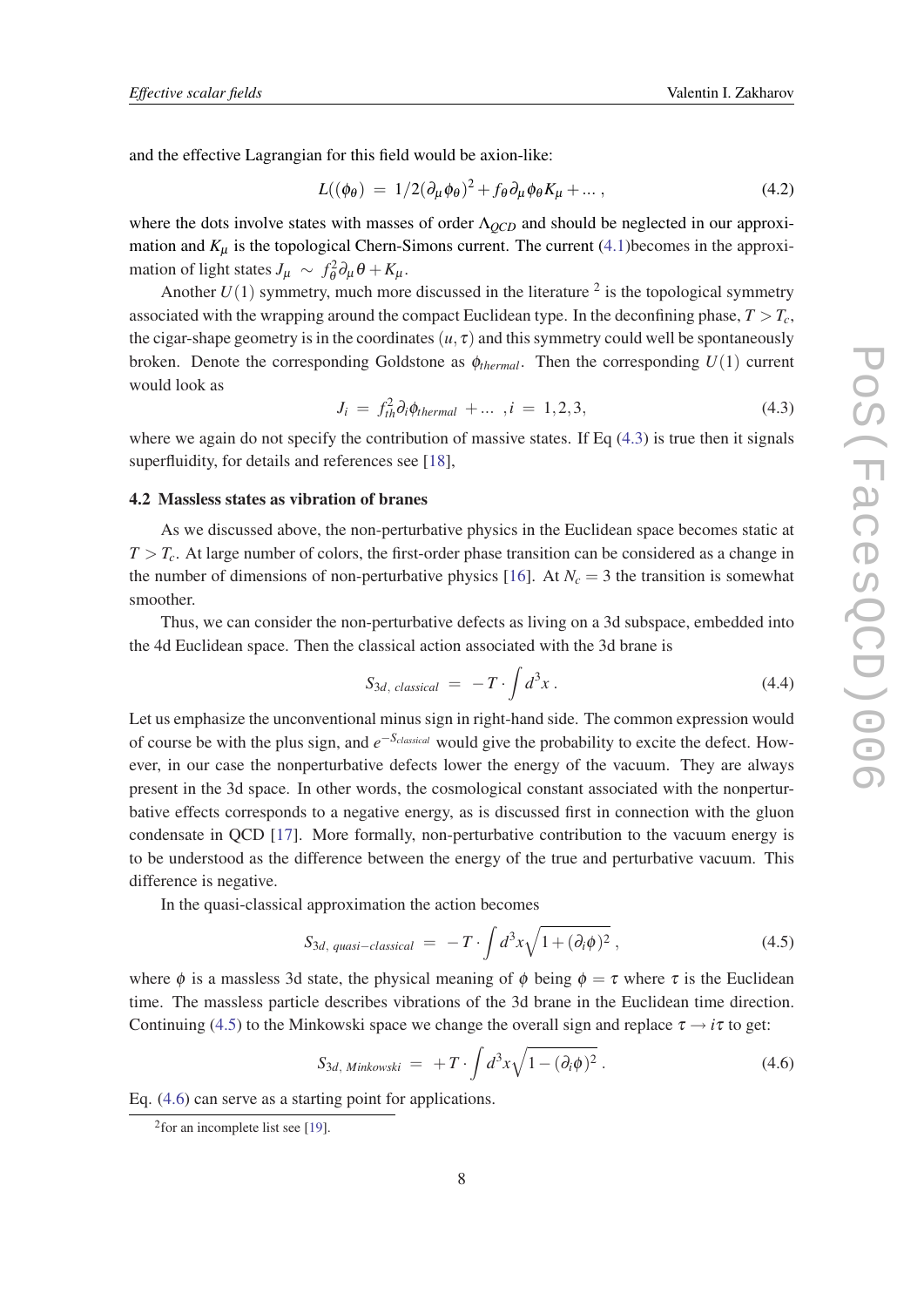### <span id="page-8-0"></span>4.3 Exotic liquid

Static physics is the same in the Euclidean and Minkowski spaces. Thus, we could apply ([4.6\)](#page-7-0) directly to Yang-Mills plasma. However, the applications become much richer if a relativistic generalization is known. One can argue that the exotic liquid found in [\[20\]](#page-10-0) does provide us with such a generalization. Let us describe briefly the results of [[20\]](#page-10-0). One considers the action of a 4d scalar field φ

$$
S = T \int d^4x \sqrt{-\gamma} \sqrt{-(\partial \phi)^2} , \qquad (4.7)
$$

where  $\gamma$  is the determinant of the metric tensor  $\gamma_{ab}(a, b = 0, 1, 2, 3)$  defined as:

$$
\gamma_{ab}dx^a dx^b = -r_c d\tau^2 + dx_i dx^i , \qquad (4.8)
$$

where  $r_c$  is arbitrary at the moment. The central point is to identify normalized gradient of  $\phi$  as the 4-velocity of an ideal liquid *ua*:

$$
u_a = \partial_a \phi / \sqrt{X} \ , \ X \equiv -(\partial \phi)^2 \equiv (\partial_0 \phi)^2 - (\partial_i \phi)^2 \ . \tag{4.9}
$$

Another crucial point is that the equilibrium solution is

$$
\phi_{equilibrium} = t.
$$

Now, we are in position to establish a relation to our model ([4.6](#page-7-0)). Indeed, considering static case  $\phi = \phi_{equilibrium} + \delta \phi(\mathbf{r})$  we find that the action (4.7) for the 3d brane coincides with [\(4.6\)](#page-7-0). However, the integration measure over the the time  $t$  in  $(4.7)$  is far from being trivial and reflects certain dynamical assumptions, for the background see [\[21](#page-11-0)]. Namely, the liquid (4.7) is dual to Rindler space with one extra dimension. Note that near the horizon  $r_c \rightarrow 0$  and the 4d space is becoming 3d space, as it should be on the horizon. From our perspective, the crucial point is that as far as the Rindler horizon approximates the (temperature) horizon of the model ([3.1](#page-4-0)) we can use results of [[20\]](#page-10-0) to predict the properties of the non-perturbative component of the Yang-Mills plasma.

### 4.4 Properties of the Yang-Mills plasma

The most unusual property of the liquid (4.7) is that in equilibrium it has vanishing energy and non-vanishing pressure:

$$
(T_{ab})_{equilibrium} = (0, p, p, p), \quad p = 1/\sqrt{r_c} \,. \tag{4.10}
$$

The physical picture behind this observation can be readily understood in terms of the defects we are considering. Indeed, say the D2 magnetic vortices percolate in 3d and in this way create pressure (which is a cosmological constant in the 3d language). Their time dependence, on the other hand, is trivial. Note that pressure  $p \sim r_c^{-1/2}$  and blows up at the horizon. In reality, this behaviour should be tempered (because approximations may fail).

As is emphasized in [[23\]](#page-11-0) the property (4.10) echoes properties of the liquid living on the stretched horizon of a black hole. Also, there are properties of the liquid which are similar to a superfluid. In particular, in the ideal-liquid approximation the entropy  $s = 0$  while after the inclusion of dissipation effects the ratio of the viscosity to the entropy takes [\[20](#page-10-0)] the lowest value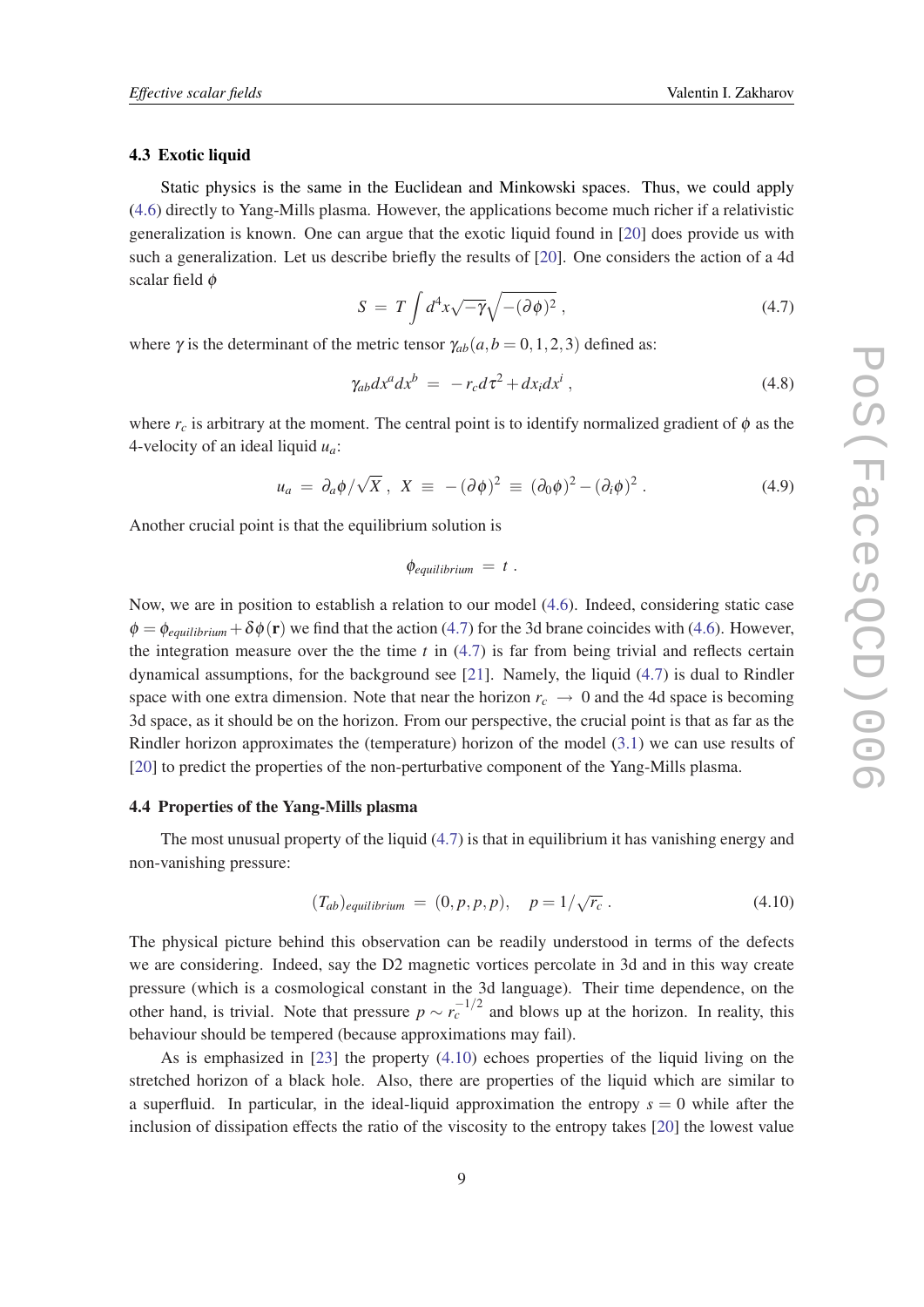possible,  $\eta/s = 1/4\pi$ . Also the 4-velocity of the liquid, see ([4.9\)](#page-8-0), is rotationless, the same as for a superfluid.

On the lattice, one can measure separately the contribution of magnetic strings into the equation of state of the plasma. In particular, the contribution of magnetic strings to the trace of energy momentum tensor

$$
T^{\mu}_{\mu} = \varepsilon - 3p
$$

was measured on the lattice [\[22](#page-11-0)]. It turned out that

$$
(T^{\mu}_{\mu})_{strings} < 0
$$

and very large numerically. Qualitatively, this result is in very nice agreement with the properties of the non-perturbative component of the plasma we are discussing. We cannot rule out, of course, that the coincidence could be accidental.

## 5. Conclusions. From confinement to superfluidity?

We have argued that there is ample evidence on the lattice in favor of existence of scalar condensates both at temperature  $T = 0$  where the non-perturbative physics is four-dimensional and at temperatures above the phase transition,  $T > T_c$  where non-perturbative physics becomes three-dimensional. The dual model  $(3.1)$  $(3.1)$  which is in the same universality class as the Yang-Mills theories in deep infrared region does suggest that there are stringy  $U(1)$  symmetries associated with wrapping around compact (Euclidean) coordinates. Moreover, the cigar shape geometry in the fifth dimension suggests spontaneous breaking of the corresponding  $U(1)$  symmetry, resulting in the formation of a scalar condensate.

In case of 3d physics, that is at  $T > T_c$ , it turned out to be possible to predict properties of the Yang-Mills plasma which are both highly non-trivial and are in no contradiction with the lattice data. At this point we used the results of Ref. [\[20](#page-10-0)] where an exotic liquid was found (motivated by absolutely different considerations).

We have not discussed in any detail the low temperature physics. However, it looks probable that the vacuum expectation of the monopole field, observed on the lattice, signifies just the spontaneous breaking of the stringy  $U(1)$  associated with the topological charge (or extra  $x_4$ -coordinate), discussed above. Moreover the vanishing of the residue for exchanges of the corresponding Goldstone particle might fit the vanishing of the monopole condensate in the limit  $a \rightarrow 0$ , discussed in Sect. 2.2.

## 6. Acknowledgments

The work of VIZ is partially supported by grants Leading Scientific Schools NSh-6260.2010.2, RFBR -11-02-01227-à and Federal Special-Purpose Programme 'Cadres' of the Russian Ministry of Science and Education.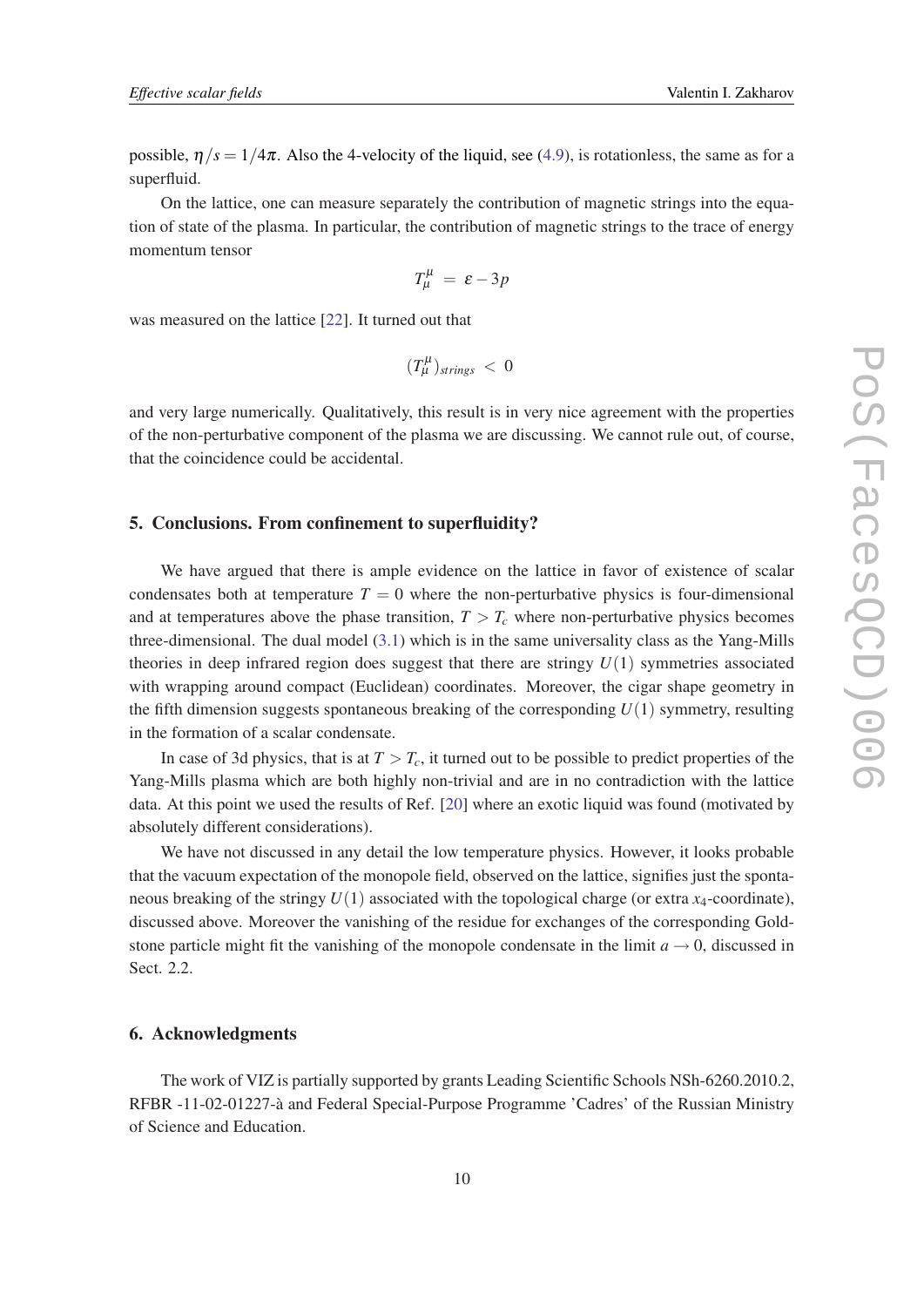### <span id="page-10-0"></span>References

- [1] A. M. Polyakov, Phys. Lett. B59 82 (1975); A. M. Polyakov, Nucl. Phys. B120 (1977) 429.
- [2] J. Greensite, Prog. Part. Nucl. Phys. **51** (2003) 1. [arXiv:hep-lat/0301023].
- [3] A. M. Polyakov, "Gauge fields and Strings," Harwood Academic Publishers (1987).
- [4] V.I. Zakharov, in *Sense of Beauty in Physics: Miniconference in Honor of Adriano Di Giacomo on his 70th Birthday*, Pisa, Italy, 26-27 Jan 2006, [arXiv:hep-ph/0602141].
- [5] V.I. Zakharov, Braz. J. Phys. 37 (2007) 65, [arXiv:hep-ph/0612342]; V.I. Zakharov, AIP Conf.Proc. 756 182 (2005), [arXiv:hep-ph/0501011].
- [6] A. Gorsky, V. Zakharov, Phys. Rev. D77 (2008) 045017, arXiv:0707.1284 [hep-th].
- [7] A. S. Gorsky, V. I. Zakharov, A. R. Zhitnitsky, Phys. Rev. D79 (2009) 106003, arXiv:0902.1842 [hep-ph].
- [8] D. Teaney, Prog. Part. Nucl. Phys. 62 (2009) 451.
- [9] V.G. Bornyakov et al., Phys. Lett. B537 (2002) 291, [arXiv:hep-lat/0103032]; V.G. Bornyakov, P.Yu. Boyko, M.I. Polikarpov, V.I. Zakharov, Nucl. Phys. B672 (2003) 222, [arXiv:hep-lat/0305021].
- [10] M.N. Chernodub, V.I. Zakharov, Nucl. Phys. **B669** (2003)233, [arXiv:hep-th/0211267].
- [11] F.V. Gubarev, A.V. Kovalenko, M.I. Polikarpov, S.N. Syritsyn, V.I. Zakharov, Phys. Lett. B574 (2003) 136 , [arXiv:hep-lat/0212003].
- [12] E. Witten, Adv. Theor. Math. Phys. 2 (1998) 505, [arXiv:hep-th/9803131].
- [13] O. Aharony, J. Sonnenschein, Sh. Yankielowicz, Annals Phys. 322 (2007) 1420, [arXiv:hep-th/0604161].
- [14] A. M. Polyakov, Phys. Lett. **B72** (1978) 477.
- [15] A. Dumitru, Y. Guo, Y. Hidaka, Ch. P. Korthals Altes, R. D. Pisarski, Phys. Rev. D83 (2011) 034022. arXiv:1011.3820 [hep-ph].
- [16] M.N. Chernodub, A. Nakamura, V.I. Zakharov, Proc. Steklov Inst. Math. 272 (2011) 75, arXiv:0904.0946 [hep-ph].
- [17] M.A. Shifman, A.I. Vainshtein, V.I. Zakharov, Nucl. Phys. **B147** (1979) 385.
- [18] H. Verschelde, and V.I. Zakharov, arXiv:1012.4821 [hep-th]; M.N. Chernodub, H. Verschelde, V.I. Zakharov, Nucl. Phys. Proc. Suppl. 207-208 (2010) 325, arXiv:1007.1879 [hep-ph].
- [19] B. Sathiapalan, Phys. Rev. D35 (1988) 3277; Ya. I. Kogan, JETP Lett. 45 (1987) 709; J. J. Atick, and E. Witten, Nucl. Phys. B310 (1988) 291; A. Adams, X. Liu, J. McGreevy, A. Saltman, E. Silverstein, JHEP 0510 (2005) 033, [arXiv:hep-th/0502021]; G. T. Horowitz, JHEP 0508 (2005) 091, e-Print: hep-th/0506166; G. T. Horowitz, E. Silverstein, Phys. Rev. D73 (2006) 064016, [arXiv:hep-th/0601032]; M. Kruczenski, and A. Lawrence, JHEP 0607 (2006) 031, [arXiv:hep-th/0508148].
- [20] G. Compere, P. McFadden, K. Skenderis, M. Taylor, arXiv:1103.3022 [hep-th].